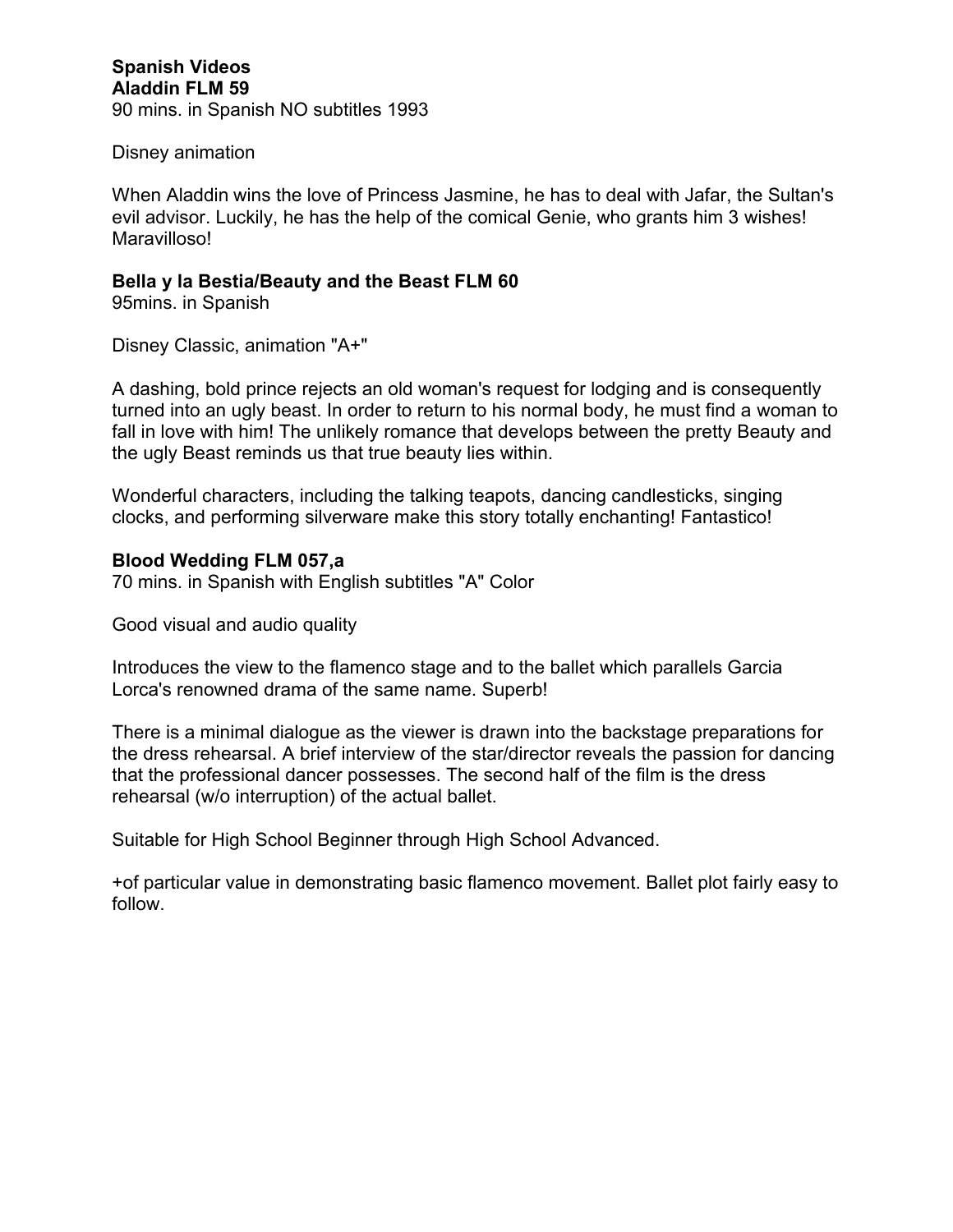# **Cancun, Mexico FLM 006**

50 mins. in English

Excellent audio and visual quality

This travelogue includes an overview of the area of Cancun. It includes area sites, places to go, things to do: Ballet Folklorico, shopping, night spots, sports including parasailing, jet skiing, windsurf, dancing, and reggae. A side trip to Isla Mujeres is included where the various water sports available there are discussed, the archeological ruins of Tulum are visited, the natural aquarium at Xelha with its seven lagoons is shown. Excellent portrayal of area.

In addition to showing sites available in Cancun area, a reference guide is included which highlights where to go, what to do, night activities. Accommodations at various hotels are also discussed.

Suitable for Middle School through Mature Advanced.

+Excellent, fast paced video illustrating various sites in Cancun area.

## **Cartas del Parque**

### **La Ciudad y Los Perros FLM 041**

135 mins. in Spanish with English subtitles

Fair visual quality and good audio quality

An exploration of how a person can discover/maintain/lose human dignity and self-respect in a debasing, inhumane, and hostile environment. Themes of finding and accepting truth are set against a backdrop at a boys' military academy where expediency and survival are the bottom line.

A young man named Jaguar dominates the other students through intimidation. Events undermine his authority as some of his circle are unable to live up to his unyielding code. Meanwhile another student is compelled to seek and reveal the truth. A few students and one of the military cadre are crushed by the system in the process. The surprising final scene reveals the villain and the hero to be the only ones who have preserved their integrity.

Suitable for High School Advanced and above

+Themes presented here are of universal interest and the setting underscores some of the political realities of ultra-conservative South American Politics.

-Mature,savvy students will be able to understand that the disgusting behavior, frequent obscenities, depravity and violence are essential to the setting and plot and integral to the theme.

\*Obscenities, challenges traditional values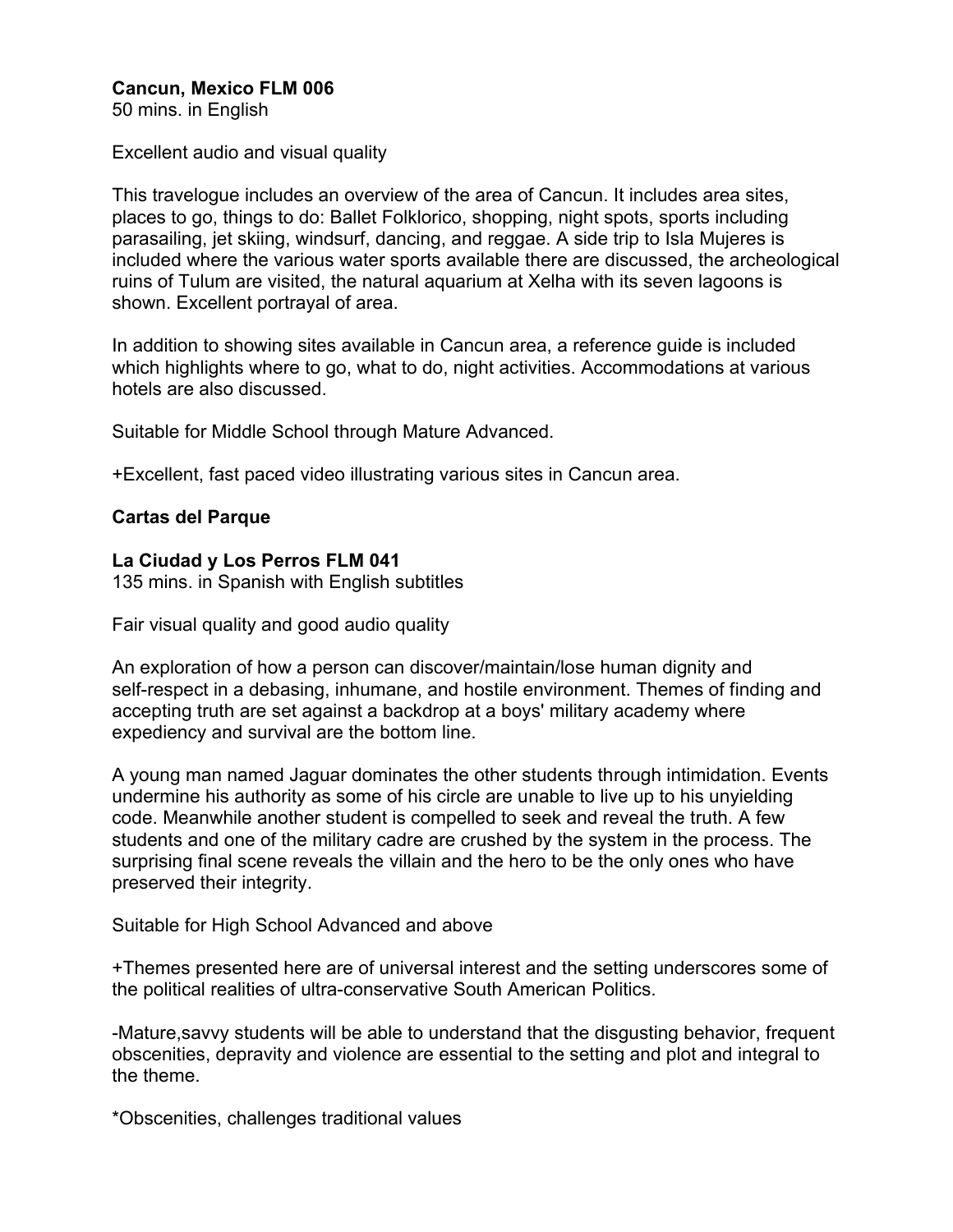# **Colorful Mexico FLM 008**

#### **The Day of the Dead Celebration FLM 64**

20 mins. in English 1991

Join in the present day celebration of the Day of the Dead. SInce pre-Columbian times, the towns of Mexico remember the dead with special rituals. Every November 1st and 2nd the people prepare themselves to receive their dead relatives. They adorn their houses, they make offerings of food, flowers, and wine for the dead to enjoy. The cemeteries are decorated with beautiful flowers and handicrafts. Mass is attended at the end of the day & the cemetery is lit with candles to guide their dead in the long way back everyone spends the night in the cemetery! This video will keep your kids' attention!

### **Destinos part 1 (7 videos) Request video 1-7**

A Spanish soap opera that immerses your students in everyday situations with native speakers and introduces them to the cultures, accents, and dialects of Mexico, Spain, Argentina, and Puerto Rico. Mysterious and entertaining story. Each program is 30 minutes incl. review.

#### **Unit 1-program 1-2**

family,ser,articles,gender,posession,cognates...

### **Unit 2(Un viaje a Sevilla) programs 3-6**

numbers,animals,days,time,estar,ir,present,subject pronouns,adjectives,regular verbs,academic subjects...

#### **Unit 3-(Un viaje a Madrid) programs 7-11**

clothing,months,seasons,colors,saber,conocer,present of irregulars,stemchanging,reflexive pronouns,ser/estar,interrogatives

#### **Unit 4(Un viaje a Argentina) programs 12-18**

numbers, 100+,foods, preterite,reflexive verbs, gustar,double obj.pronouns,prepositions...

#### **Unit 5(Un viaje a Puerto Rico) programs 19-26**

directions,family,weather,house,present,past progressive, imperfect, preterite,por/para,negatives,tener, comparisons, estar, sentirse, acabar de, hace...que,al +infinitive...

#### **Free Willy FLM 62**

112 mins. in English with Spanish subtitles 1993

The story of a troubled young boy's touching friendship with a captive Orca whale named Willy, and his plan to return Willy to his natural habitat. An extraordinary, motivational story of a young person determined to make a difference in the world!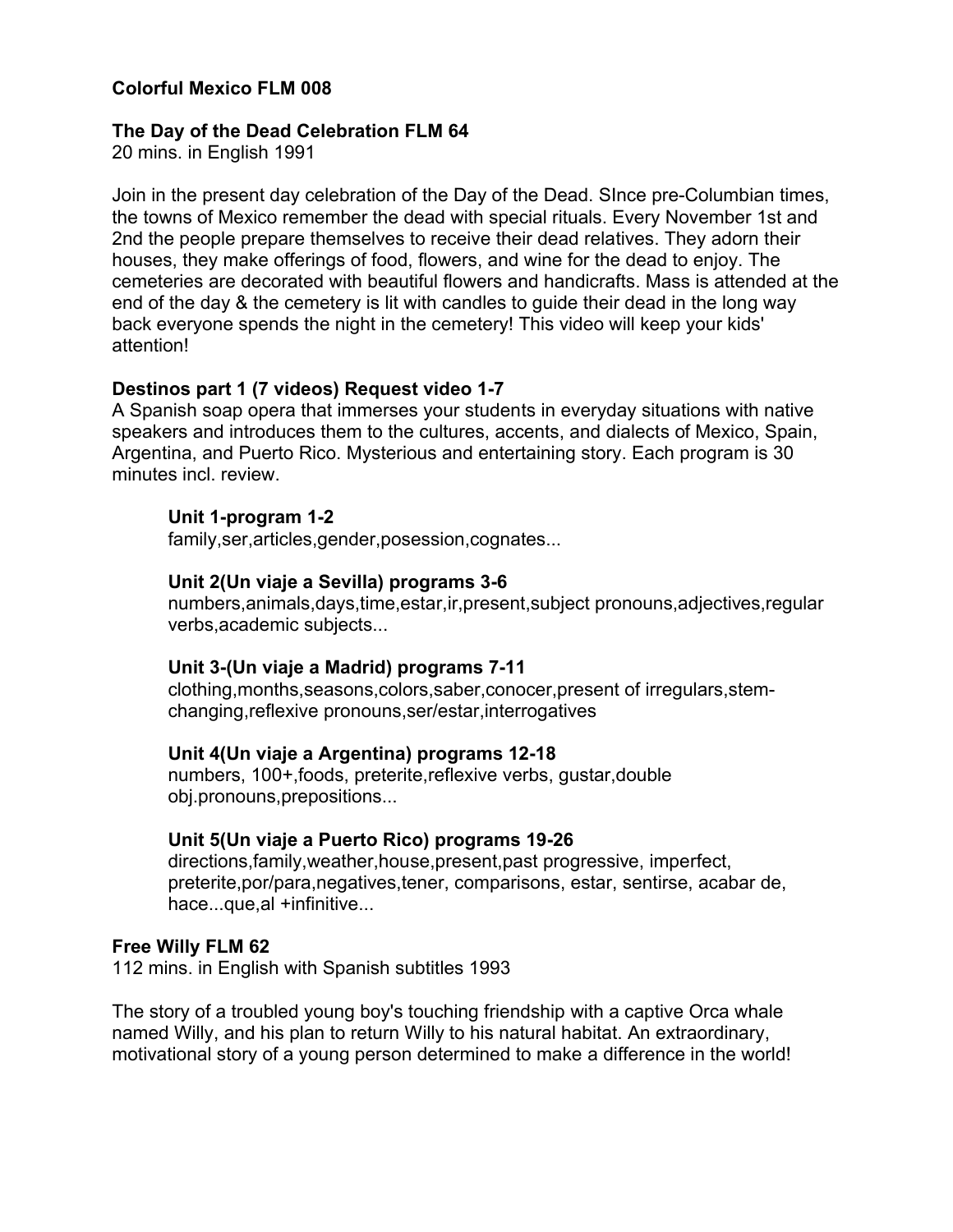# **The Holy Innocents FLM 056**

108 mins. in Spanish with English subtitles "B+" 1984

Excellent visual and audio quality

Portrays the lifestyle of the Spanish peasant and that of the landowners. Focuses on the lifestyles of a peasant family and their struggle. It deals with the illness of one daughter, another daughter who must work for the landowner, a son about to go into military service. In addition, the eccentric brother (uncle) comes to live with the family and causes additional difficulty with the landowners because of his unseemly toilet habits.

Suitable for High School Advanced and above

+Shows the disparity between the working class and landowners in Spain.

-The plot seems to be rather weak. The story causes one to think about differences between social classes which is good however not all of our students could handle some of the challenges to our values

\*Obscenities, Challenges Traditional Values

## **Letters from the Park**

# **Machu Pichu FLM 011**

12 mins. in English

Poor visual quality and good audio quality

This short video provides historical and architectural information about the mysterious city. Unfortunately it is a glorified film strip showing only still shots which fade into each other while the narrator lectures. There are no sound effects or background music and the poor quality of the snapshots fails to capture the physical texture or majestic dimension of the Lost City.

Suitable for Middle School through High School Intermediate

+Informative historical date in lecture portion.

-Visually monotonous and aurally boring

**Madrid FLM 003**

**Mariachis FLM 012**

### **Mexican Youth/Teens Today FLM 067**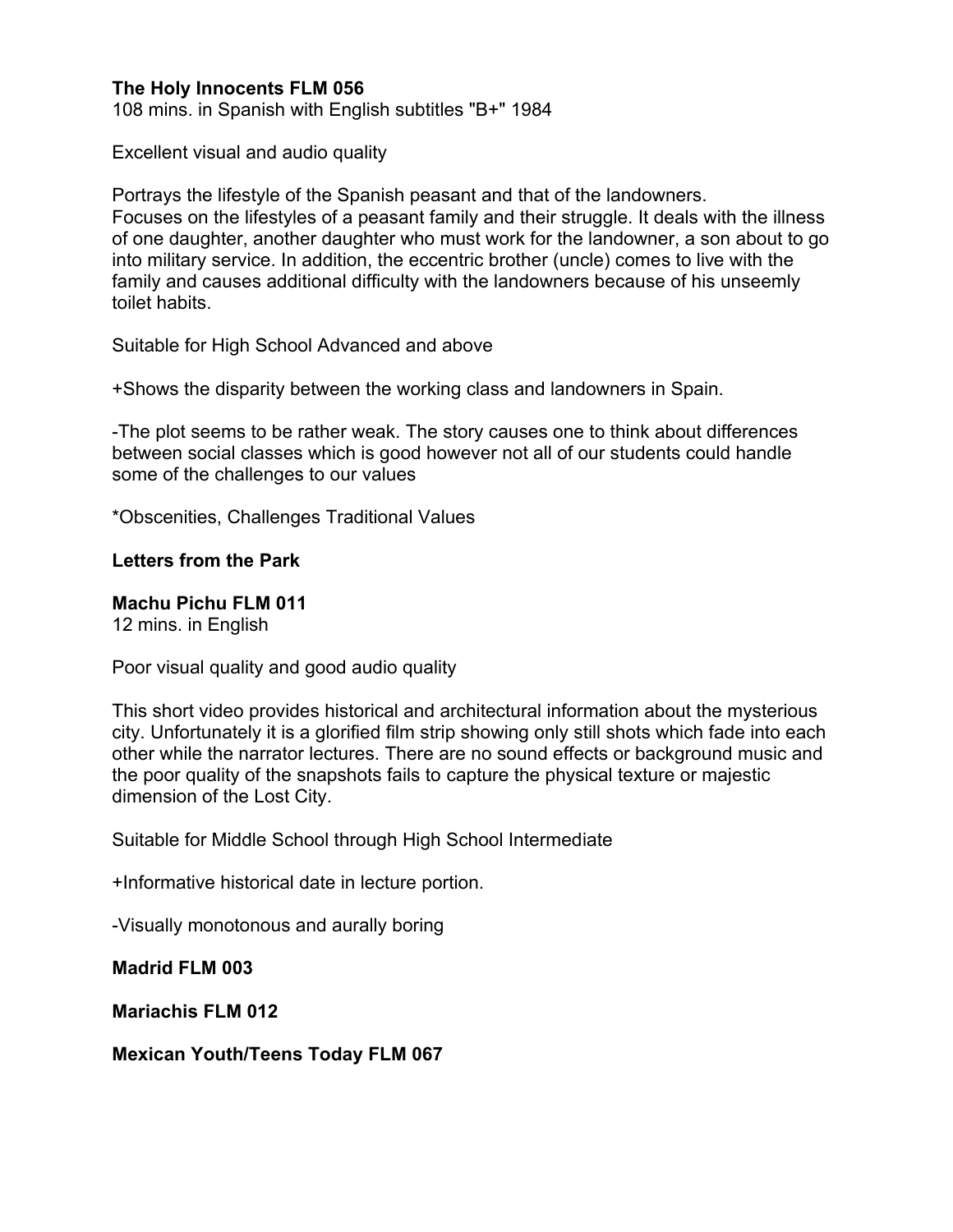## **Mexico**

30mins. 1993

From ancient ruins to modern resorts, scuba diving to sunbathing. Mexico is a place that has earned its reputation as the vacation destination of millions! The ruins of Chichen Itza are home to ancient pyramids and ceremonial sites dating back to the Mayan Indians. Cancun combines crystal-clear water, pure white beaches and a never-ending nightlife. Swim amongst the breathtaking coral of Cozumel that is home to a rainbow of tropical fish. The Sea of Cortez connects mainland Mexico with the rugged deserts of the Baja peninsula. Living is easy on the beautiful beaches of Acapulco.

# **Mexico's Beach Resorts FLM 007**

50 mins. in English

Excellent visual quality & Good audio quality

The purpose of this video is to view the resorts both on the Gulf and the Pacific. All major areas are discussed very well.

The video trip takes one to the following resorts: Cancun, Cozumel, Acapulco, Ixtapa-Zihuatanejo, Manzanillo, and Puerto Vallarta. History and geography is included in this trip by Rand McNally. Some of the activities shown include scuba diving, swimming, snorkeling, wind surfing, riding a nautilus, and fishing. Transportation and hotels in the areas are also included.

Suitable for Middle School through Mature Advanced

+Very informative and shows potential activities at Mexico's resorts.

# **Mexico City**

30mins 1993

Modern-day Mexico City is a product of its tumultuous past; the legacy of the Aztecs, the influence of the Spanish, American and French invasions; civil war and revolution have all left their mark. Ancient ruins, and towering skyscrapers, bustling markets and quiet parks, and a variety of cultural and ethnic backgrounds merge to create the vibrant energy of Mexico City!

# **Muzzy Language Course-Spanish**

The BBC language course is for toddlers to even teenagers! Proven listen and learn, see and learn techniques. Your students will learn Spanish easily. The complete course includes 4 full-color animated video cassettes plus a Video Storybook and Activity Book. Requested by many teachers. Starring fuzzy green Muzzy and the gang. 70mins.

Request Video 1-4.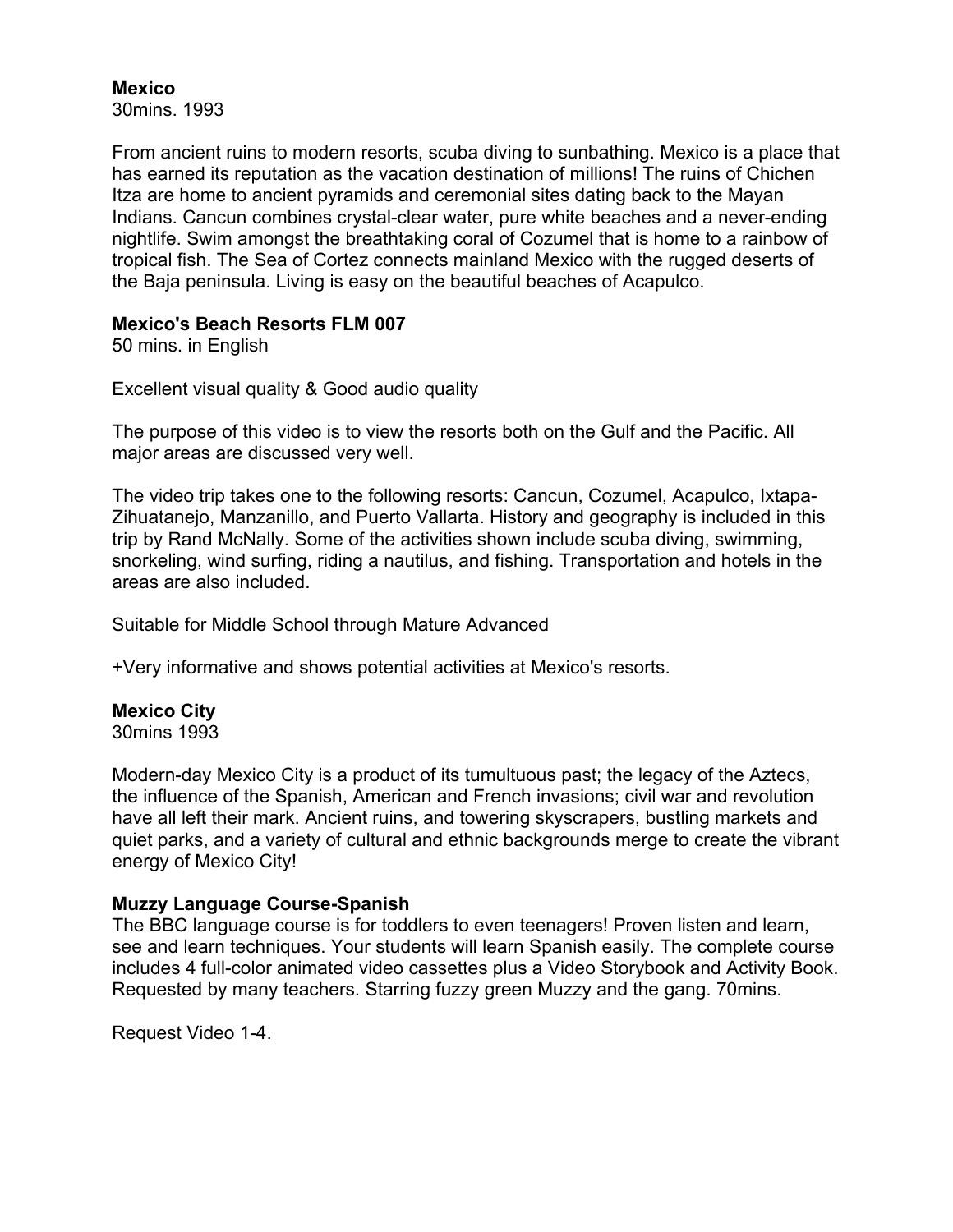# **El Norte FLM 037 (DVD)**

135mins in Indian, Spanish & English with English Subtitles

Excellent visual and audio quality

A perennial favorite of students and teachers alike el Norte may serve many instructional purposes in the Spanish classroom--from enrichment to focused study of human rights issues in Central America to immigration policies in the USA.

An Indian brother and sister must flee their Guatemalan village. They travel through Mexico to California where they begin their new life in el Norte. The plot encompasses moments of terror and tenderness, laughter and grief, dignity and depravity while it is equally stimulating visually.

Suitable for High School Intermediate - Mature Advanced. \*Obscenities

+This film is of such fine quality in every aspect of cinematography the teacher may focus on any of its many strengths: Visual elements, character development, exploration of human values, psychological insights, human rights, the plight of the immigrant...

Anyone who sees this film gains in both their understanding of spoken Spanish and the issues facing the people of Central America.

## **The Official Story FLM 009a-c**

50 mins. in Spanish with English Subtitles

Fair visual and audio quality

A psychological study of one establishment woman's awakening from ignorance and denial to a glimmer of realization about the political realities that entitle her to a certain socioeconomic status. It is a thought-provoking political commentary made even more incisive by its ironic lack of resolution.

Thanks to seemingly random events and social encounters, a high school history teacher learns enough truth about recent Argentine history to understand her role of complicity in tolerating the incredible atrocities and injustices that permit her a comfortable lifestyle including an "adopted" daughter.

Suitable for High School Advanced & Mature Advanced.

+Ironically, this film's strengths will probably make it unsuitable for many classes. The plot is so understated and the character development so subtle that only the aficionado will have enough political awareness and cross cultural expertise to follow them and enough curiosity to persevere to its denouement. There is, of course, plenty of dialogue in Spanish, but not enough action to justify showing it for the linguistic experience along.

-Designed for a narrow audience who, perhaps in Argentina at least, need to confront the notion that some people rely on corruption, collaboration and pure ignorance to sustain their political power.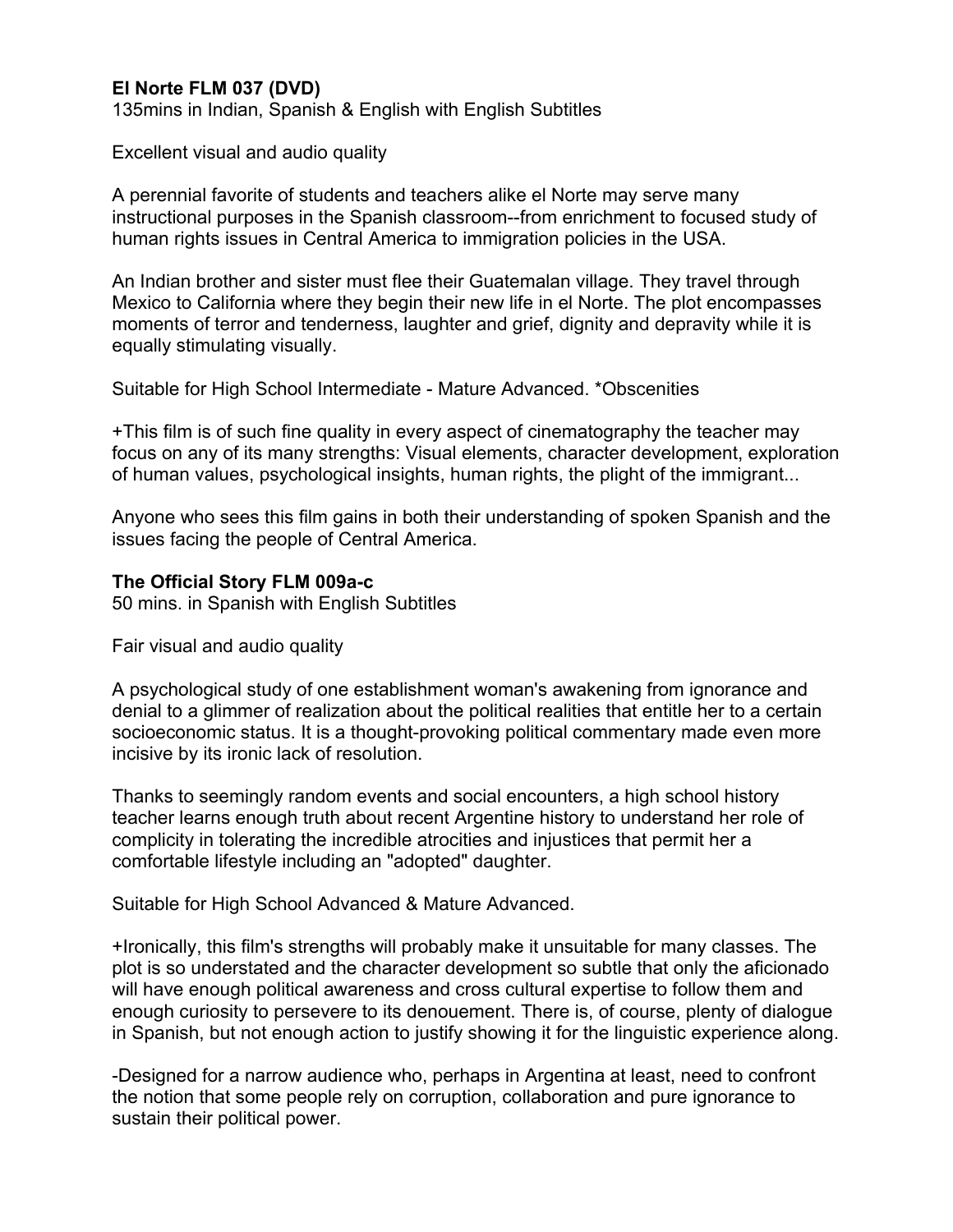# **Rey Leon / Lion King FLM 63**

98 mins. in Spanish NO subtitles 1994

When an adorable cub is born to Mufasa, the Lion King, a throng of animals come to see their future leader. But before the cub, Simba, can rule the kingdom, he has to grow strong and learn about all the creatures of the land.

When Scar, Simba's evil uncle, takes over the kingdom, he lets the laughing hyenas eat all the food. It is up to Simba to return to the Pride Lands and restore peace, sustenance, and happiness! Featuring Elton John's hit songs "Can You Feel the Love Tonight" and "The Circle of Life" in Spanish. A cinematic jewel! Magnifico!

### **Ruta Maya**

1995 Color English 47 mins.

Visit a 3000 year old culture. Drive along unpaved roads to Mayan ruins. Sleep in a hammock. Scuba dive along a 150 mile long barrier reef. Swim among dolphins. Enter a Mayan tomb. Visit the large market place. See women weaving with their back strap looms. Roads decorated with flower petal mosaics for the Easter holiday. An excellent video that will keep your students' interest from beginning to end.

## **Saludos Amigos FLM 010**

63 mins. in Spanish. NO subtitles

Excellent visual and audio quality

Cartoon by Disney, Entertaining.

A history of Pecos Bill set to music and animation. Narration is by Roy Rogers.

Suitable for FLES through Mature Advanced

+Cartoon which all levels could understand visually.

-Some vocabulary may not be understood by beginning students.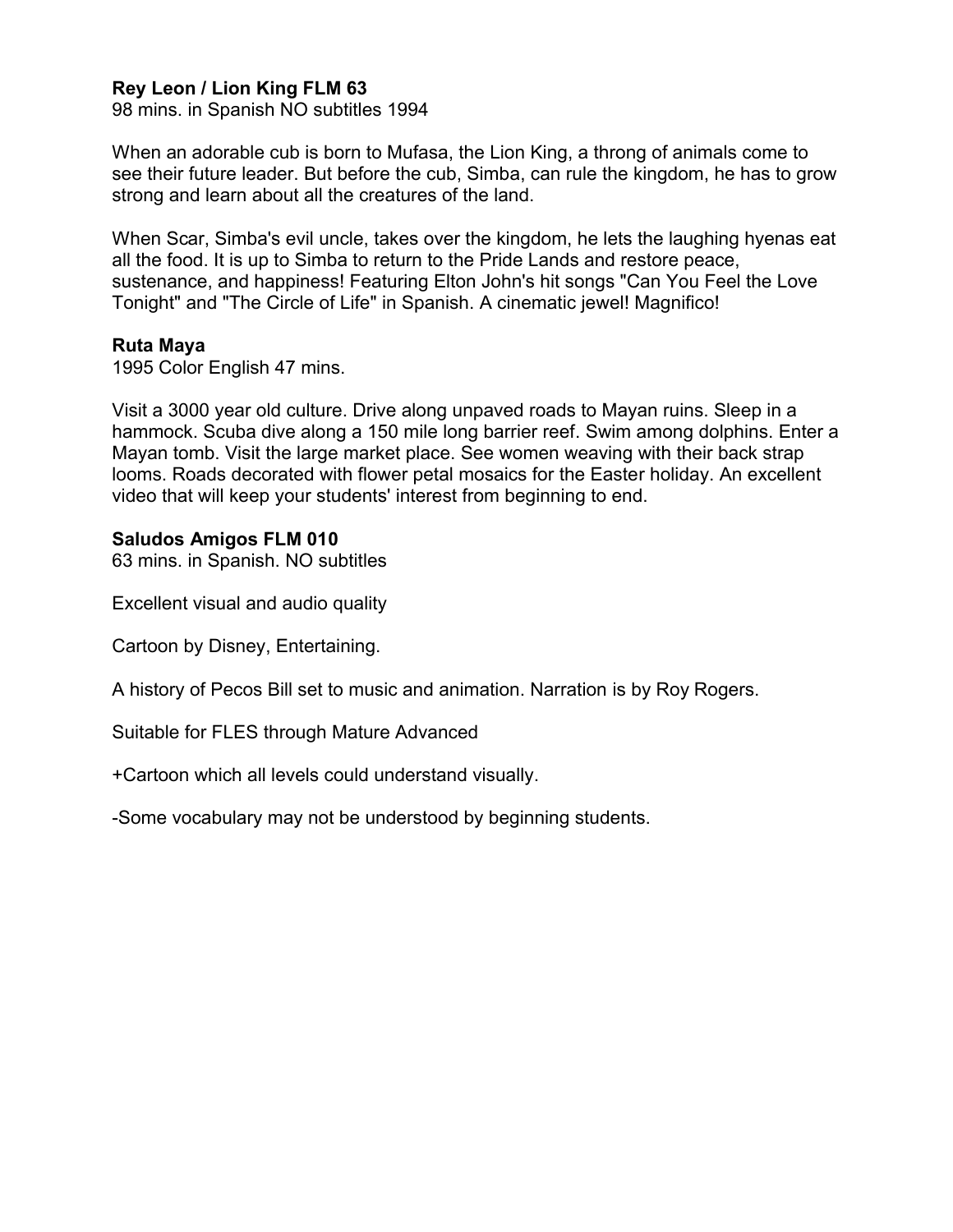# **Si, Spain FLM 001**

60mins in English "Great"

Good visual and audio quality

A pleasant balance of travelogue and thumbnail historical sketch that visits many sites around the country. The narrator provides personal commentary, observations and unusual trivia. "A great film but an awful lot of information to absorb. Very enjoyable."

Suitable for High School Beginner through Mature Advanced

+Maps help orient the viewer. The personal perspective of the narrator and the insight his first-hand knowledge of the places show, make his information highly credible.

Astute choice of background sounds and musical selections.

-To really appreciate and integrate the wealth of cultural information provided in Si, Spain, students would do well to already have some cultural and historical frame of reference concerning Europe.

### **Skyline FLM 053**

84 mins. in Spanish and English with English Subtitles

Excellent visual and audio quality

Entertaining comedy.

The adventures of a Spanish photographer who comes to Manhattan seeking fame and fortune.

Suitable for High School Intermediate to Mature Advanced

+Very enjoyable

**Spain FLM 002**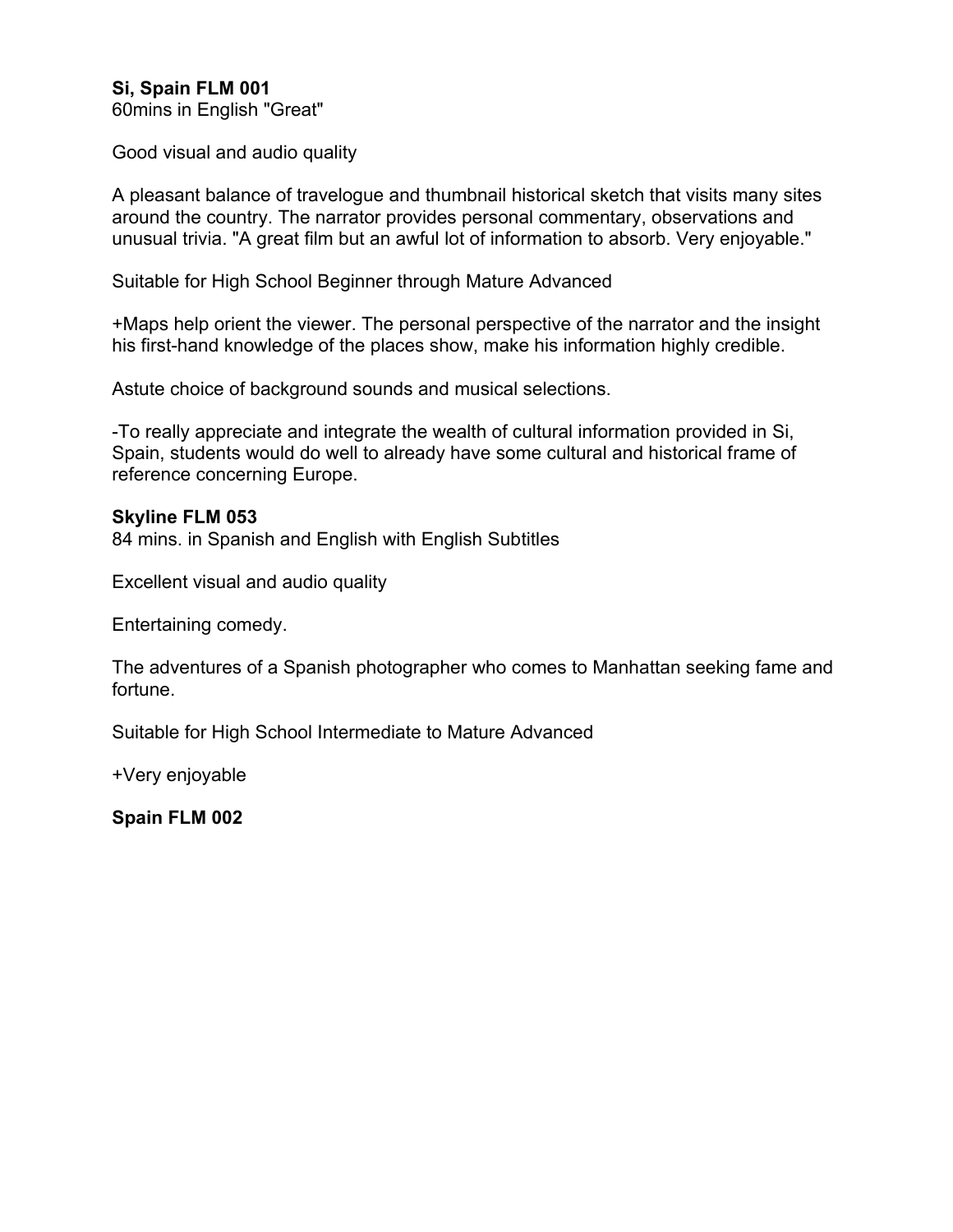# **Spain FLM 004**

In English 'Treasures in Travel Series-Historical Spain'

Excellent visual and audio quality.

Although this film starts out with a sequential lecture beginning with the historical and cultural influence of the Romans in Spain up through the unification under Los Reyes Catolicos, it loses its focus thereafter. Modern Spain tends to be romanticized and the emphasis of the film turns to details about Spanish traditions, many of which one might suspect are somewhat passé today.

Suitable for High School Intermediate & High School Advanced.

+A thorough historical, cultural, and balanced geographical view of Spain for the serious students.

-Too many details in the first half and too many generalizations in the second may make it difficult to use as primary teaching source.

### **Spain: Everything Under the Sun FLM 005 Sunny Spain**  30 mins. in English

Excellent visual and audio quality

A classic travelogue for the 2 week tourist to Spain. A competently prepared introduction to the most famous spots. Visually pleasing, modern, basic art, cultural and scenic trivia.

Madrid and environs, El Escorial, Avila, Segovia, Toledo, Andalucia, Cordoba, Sevilla, Granada, Costa del Sol, Barcelona.

Suitable for Middle School through High School Intermediate

+Delivery is paced comfortably for listening and learning.

-No Spanish background noise whatsoever and horrible pronunciation of the few Spanish words included. "A little superfused."

# **Spanish Commercials 1992 FLM 65**

30 mins. in Spanish 1992

Pepsi, Coke, Crest, Jalape–os! Your kids will go nuts over this video. 50 of the best new commercials, fun for you and the kids! With list of key phrases and reproducible classroom quiz if requested!